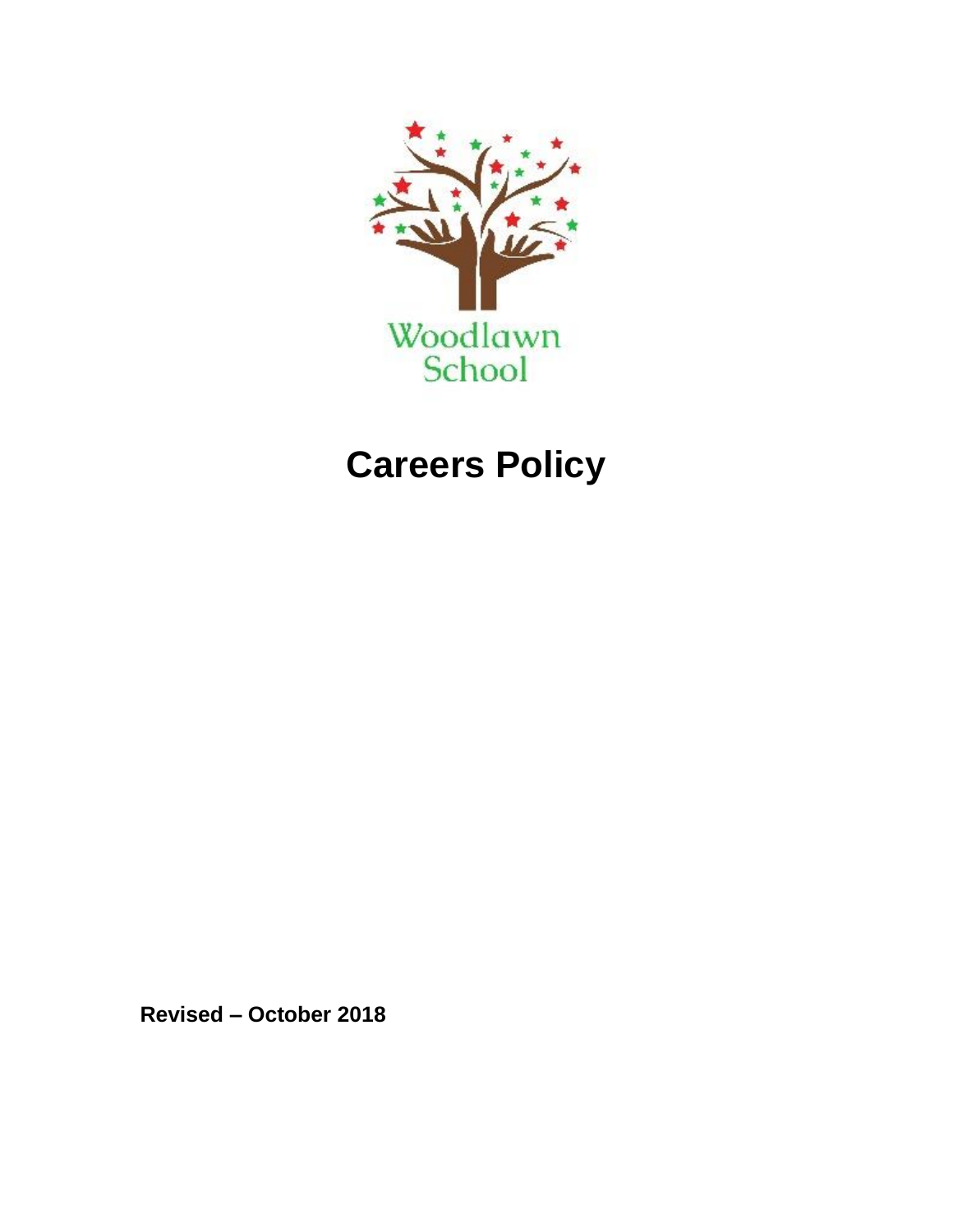## **Careers Education, Information, Advice & Guidance Policy**

#### **Rationale**

CEIAG has an important contribution to make to the education of all pupils/young persons in order to make an effective transition from school to adulthood and employment. The school will provide a range of opportunities for pupils to learn about work, the world of work, the skills required for work and the Qualification Pathways available to them. Well thought-through decisions about learning and work informed by effective CEIAG can increase participation in learning and, in turn, raise attainment and support further progression.

#### **Purposes & Aims**

The main purpose of CEIAG is to provide pupils/young persons with the opportunity to engage in a range of activities that will contribute to their knowledge and understanding of the world of work and the qualification pathways suitable for pupils' individual needs. The school is committed to not just fulfilling its statutory requirements in this area but providing for pupils/young person's exceptional support and guidance throughout their time at Woodlawn School.

The aim of CEIAG is to enhance the provision made to prepare pupils/young persons for the transition to the next stage of education or employment through:

- Contexts that help raise motivation and achievement
- Helping pupils/young persons to follow courses that are appropriate to their needs
- Improving understanding of the world of work
- Ensuring appropriate provision and guidance
- Successful transition to the next stage of education and employment
- Empowering pupils/young persons to plan and manage their own futures
- Offering a responsive service that allows time for face to face guidance
- Providing comprehensive and unbiased advice and guidance
- Actively promoting equality and challenging gender stereotypes

#### **Methods**

*The methods by which the CEIAG team will accomplish these goals are:*

- Providing a range of opportunities that enhance the curriculum (Enterprise projects, PSD curriculum, annual Metro Arena Careers exhibition, Visits to Colleges/Taster Days)
- Promoting awareness of the world of work (Visitors from business, annual Work Experience – through Connexions Hub where pupils gain at least the equivalent of 5 days experience per year)
- Promoting a range of opportunities and provisions which assist in raising aspirations and achievement (Career talks within school)
- Promoting awareness and understanding of work, industry, the economy and community (Dedicated PSD lessons, 1:1 meetings with Connexions service)
- Relating skills, attitudes and knowledge learned in school to the wider world